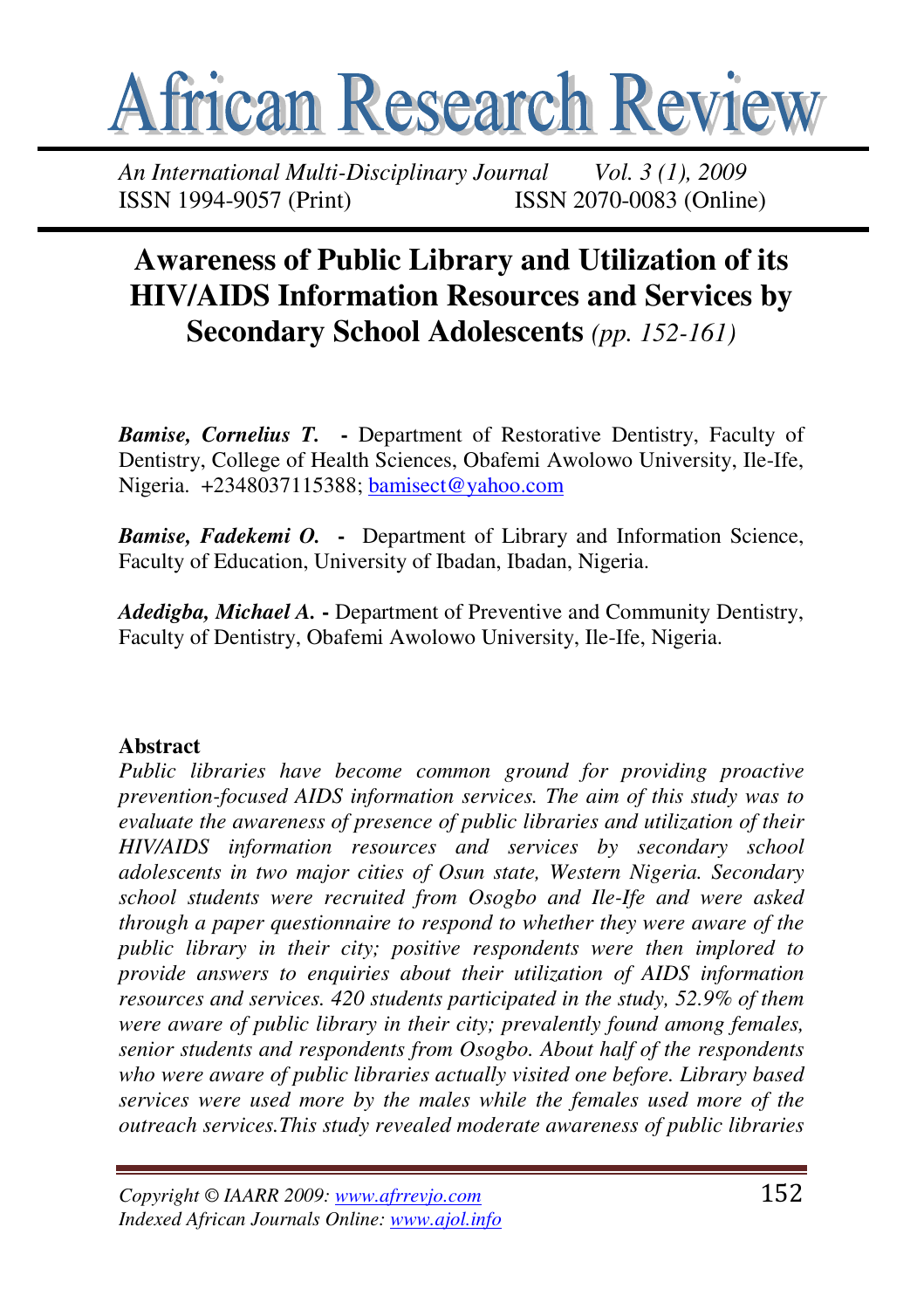*and low utilization of their AIDS information services. Librarians still have daunting work to do in Nigeria.* 

**Key words**: Awareness, utilization, public libraries, students, adolescents.

## **Introduction**

HIV came to the fore in 1981 and has posed one the greatest health threats the world has ever known (Reeves, 2000) and virtually every country in the world has been affected by HIV/AIDS (UNAIDS, 1997). In Nigeria, an estimated 2.9 million [1.7 million–4.2 million] people were living with the virus in 2005 (UNAIDS, 2006). The epidemic shows considerable variation, with state-wide prevalence ranging from as high as 10% in Benue (in the North Central zone) and 8% in Akwa Ibom (South South zone) to under 2% in Ekiti, Oyo (both in the South West zone). Osun State is located between Oyo and Ondo State (Federal Ministry of Health Nigeria, 2006).

There is no vaccine or cure for HIV or AIDS; information, is therefore crucial for preventing the spread of the virus. As gatekeepers of information, libraries are in a central position in disseminating HIV/AIDS information because of their inherent potentials to meet the demands of HIV-AIDS preventive strategies. People see libraries as familiar and accessible and as a reliable source of information (Lancaster, 2003).

Although the Internet is making a great deal of health information widely available, not all of this information is reliable, accurate and unbiased. Public libraries are often the first point of access for individuals seeking consumer health information. Chobot (2003) in a report by the American Association for the Advancement of Science, wrote that most Americans are hungry for health information, and the place that many people go to find answers to their questions, and other health information is their local public library.

Public libraries have attempted to integrate HIV/AIDS educational information into their general services. Many public and school libraries have created HIV/AIDS "corners" that include mostly pamphlets and ephemeral materials. In the HIV/AIDS corners, children are introduced to materials about HIV/AIDS and are given the opportunity to talk about the disease through guided discussion with peers (Baffour-Awuah, 2004). Ghosh (2005) described e- learning as a cost effective way of spreading information across geographically dispersed centers. E-learning module on AIDS awareness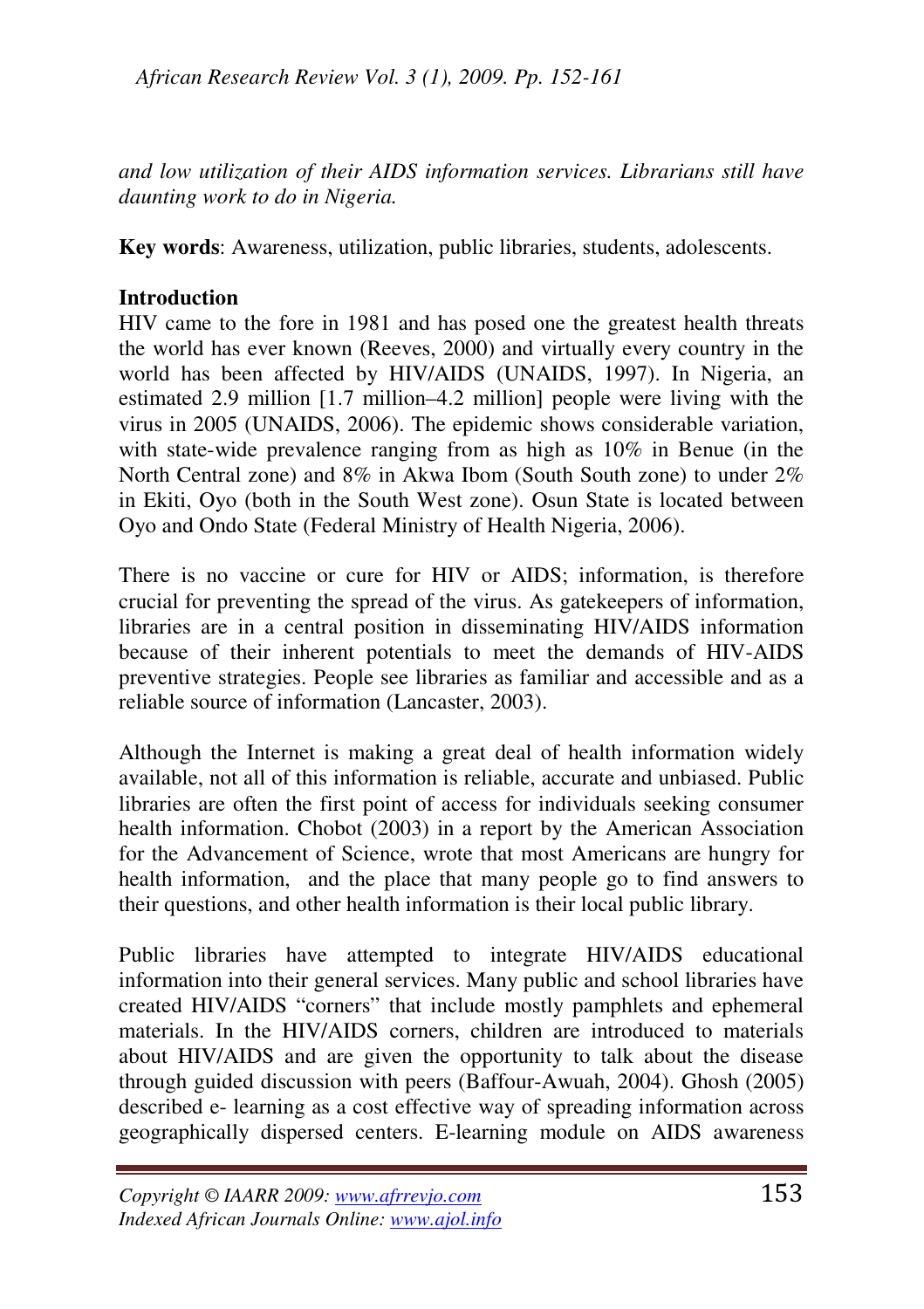*Awareness of Public Library and Utilization of its HIV/AIDS Information Resources …* 

may be installed in Public libraries aimed at educating and increasing responsiveness within the community.

Awareness about HIV/AIDS in Nigeria has in recent years been increased through the activities of international agencies, government agencies ie. National Agency for the Control of AIDS (NACA), non-governmental agencies (NGOs), media, faith-based institutions (Churches and Mosques), printed matters and billboards. Oyelude and Oti (2007) opined that lack of information appropriate to help in taking decisions on personal health matters - constitute a great barrier to fighting the scourge of HIV/AIDS. In their paper, they enumerated intervention programs in Nigeria to halt the spread of HIV/AIDS and other killer diseases by 2015 in consonance with the Millennium Development Goals (MDGs) and went further to enumerate roles of libraries and librarians on HIV/AIDS information dissemination in Nigeria. Needless to say public libraries in recent times have become common ground for providing proactive prevention-focused information services, but there is no study in Nigeria sighted in the literature on this discuss.

## **Materials and Methods**

Osun state was one of the states in the south-western part of Nigeria. The National and the State libraries were situated in Osogbo (state Capital) while other public libraries were in the local government headquarters. The libraries were funded by the National, State and Local governments respectively. The clienteles of these public libraries primarily come from the localities sitting them; therefore two towns that have functioning libraries (libraries that have librarians and library assistants) were selected; Osogbo sitting the state and the national libraries and Ile-Ife with a local government public library. Two secondary schools were randomly selected from each town from a list provided by the Ministry of Education (Source; Guidelines for admission into junior secondary schools and technical colleges 2005/2006 session, Ministry of Education Osun state) All the four schools provided education to students at all levels of Junior Secondary Schools (JSS) 1 to 3 and Senior Secondary schools (SSS) 1 to 3 with average enrollment of about 20 to 25 students.

From the six grades in each school, one class each was randomly selected with all the pupils present in class made to participate in the study. Informed consent was obtained from the School principals before the questionnaires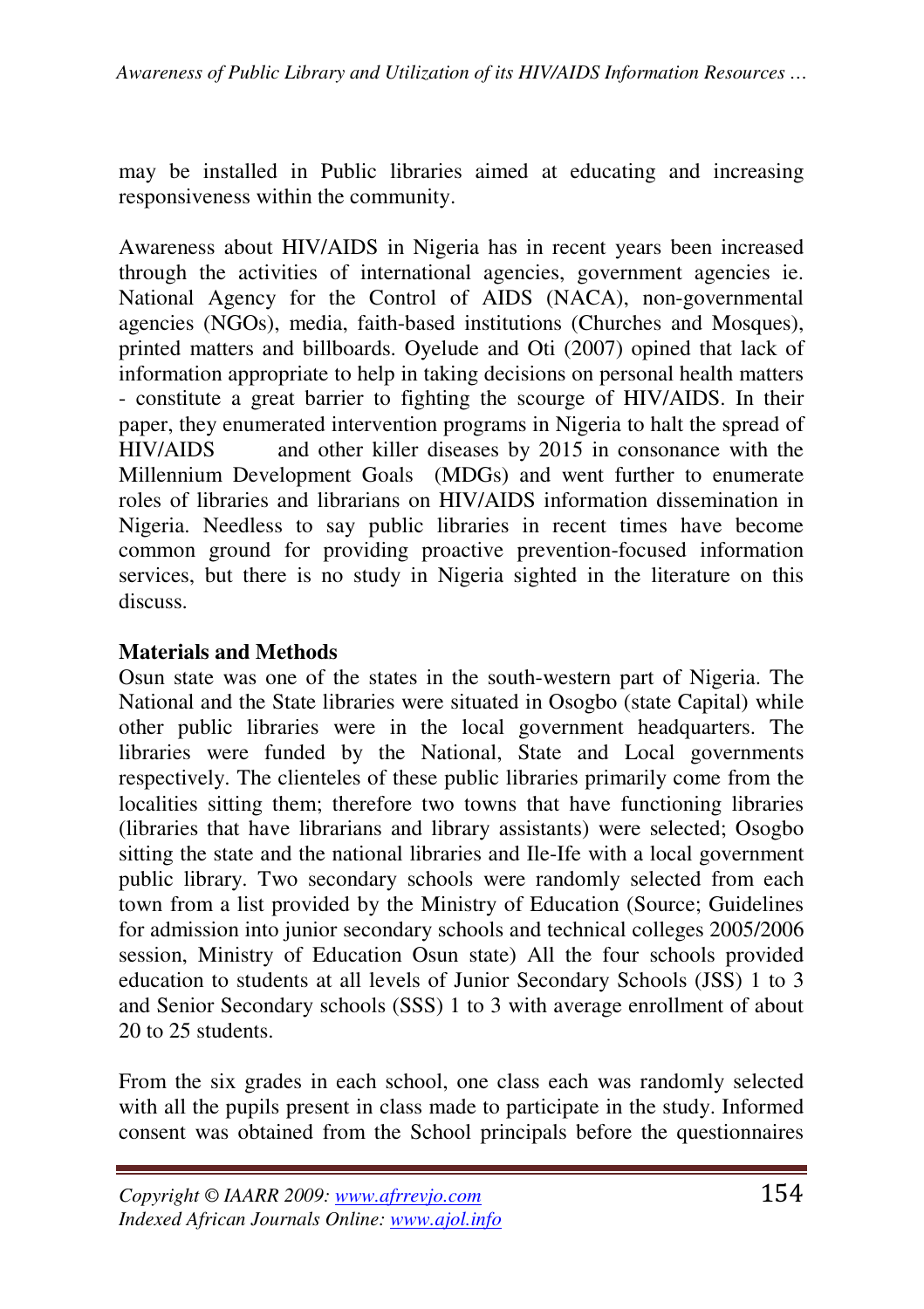were administered. The school teachers did not participate in the study and were not allowed as research assistants.

The questionnaire was drawn based on the services offered by public libraries in Kenya, a developing African country (Kenya National Library Service, n.d.). The students were asked to respond to whether they were aware of the public library in their city. Those that gave positive responses were asked to proceed to the next part of the questionnaire that inquired about utilization of public library AIDS resources and services in their cities. Four hundred and thirty six copies of the questionnaire were administered which took about ten minutes to complete and all of them were retrieved immediately. Sixteen copies were not properly completed which rendered them inadequate for interpretation and therefore not included. The responses were taken to represent subjective answers of the students about their knowledge and utilization of the public library/libraries in their cities and were analyzed using SPSS for windows version 9.0 (SPSS Inc. Chicago Illinois, USA).

# **Results**

There were about 420 (male, 193; female, 227) respondents analysed in the study. 222 (52.9%) respondents knew about the presence of public library in their city. The distribution showed there were 109 (56.5%) males and 113 (49.8) females, 105 (57.4%) students from Osogbo and 117 (49.4%) from Ile-Ife, 107 (51%) junior secondary school students and the senior secondary school students were 115 (54.8%).

Table I showed that 52.3% (116) of those that knew about public library in their city actually visited one before with slightly more male respondents. The registered library users were 29.3% males and 20.4% females. The library-based HIV/AIDS information disseminating services were utilized more by the males, i.e., reading materials and publications on HIV/AIDS in the library  $(41\%)$ , borrowing of books, journals, newspapers etc on HIV/AIDS (27.5%), and more males respondents claimed to have been presented with preventive devises like condoms (28.4%). Females were found to utilize more of the field-based HIV/AIDS information dissemination services, i.e., reading materials on HIV/AIDS freely distributed to their school library (51.3%) and market centers (45.1%) and, watched drama, songs and dances on HIV/AIDS organized by the public library (58.4%). Also, a higher number of females claimed to have attended lectures on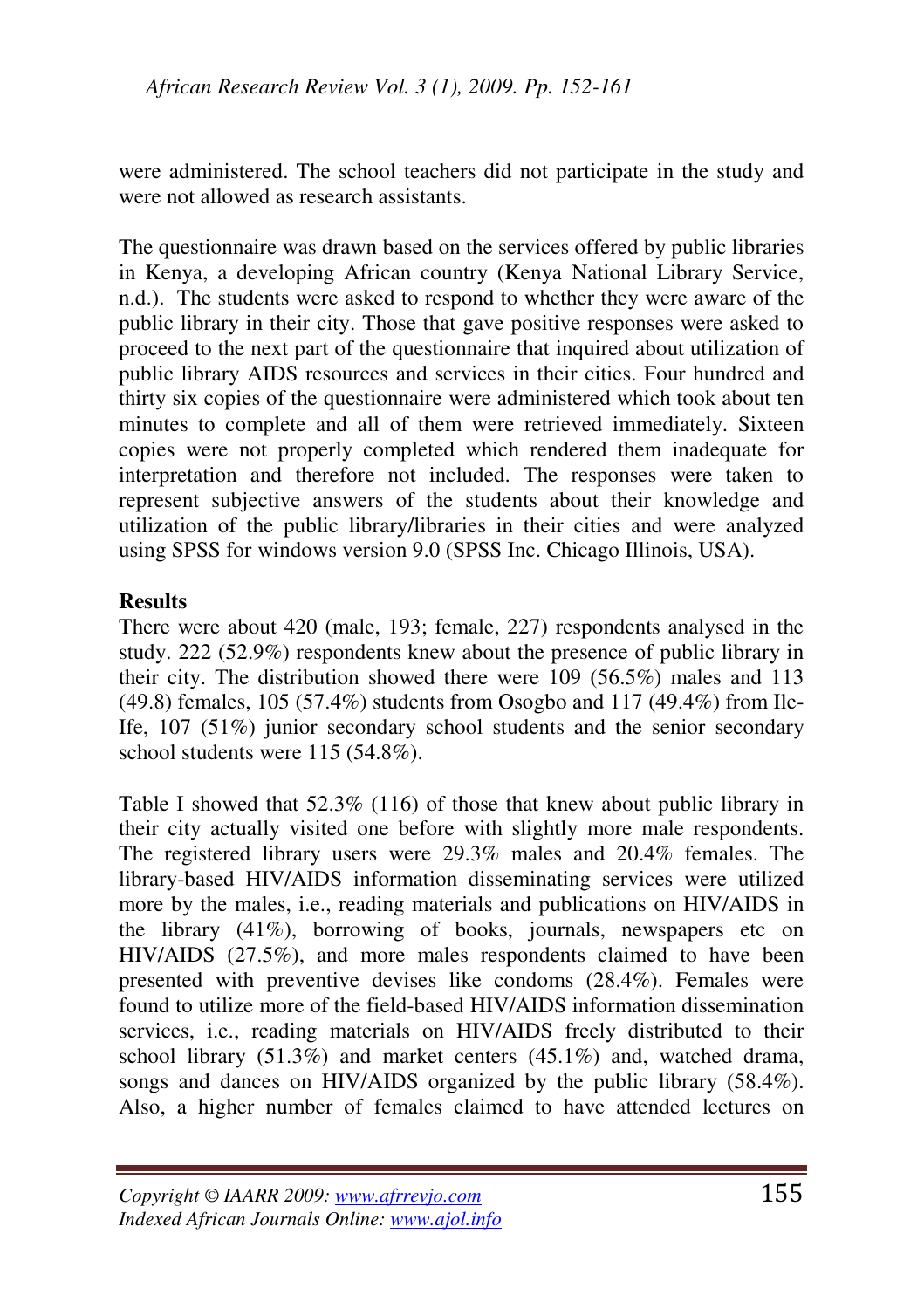HIV/AIDS (46.9%), get together (20.4%) and World AIDS day celebrations  $(23.9\%).$ 

With the exception of participants that have watched drama et cetera and read publications on HIV/AIDS, more than half of the respondents that visited the public library before never utilized its AIDS awareness resources and services.

Senior secondary school students, prevalently visited public library before (57.4%); possessed public library membership cards (27.8%) and prevalently utilize library and field-based HIV/AIDS information dissemination services.

Prevalent number of students from Osogbo has visited public library before, registered users and utilizes HIV/AIDS information awareness services.

## **Discussion**

Library and field-based HIV/AIDS information dissemination have recently been seen as powerful weapons in the fight against the scourge of HIV/AIDS largely because of globally acceptable services of libraries.

The results showed that about half of the total participants (52.9%) have heard about public library prior to this study; also, of the respondents that are aware of public libraries about half of them have visited one previously. These values were quite surprisingly poor in this age which talks more about the attractiveness of public libraries to adolescents even in other developing countries like Uganda and Kenya

The low patronage of public library in this environment might have partly arisen due to increasingly use of alternatives like internet services by adolescents and youths, who have overwhelmingly adopted the technology in Nigeria. In a study of the impact of Youth's Use of the Internet on the Public Library by George (2004), youths evaluated the service characteristics of the Internet more positively than they evaluated the service characteristics of the public library. The Internet as a means for socialization, education, information access, entertainment, shopping, and communication has been said to be increasing dramatically especially for adolescents with health concerns (Borzekowski & Rickert, 2001) with more than 80% of American youth using the Internet, and nearly half log on daily (Lenhart et al, 2005).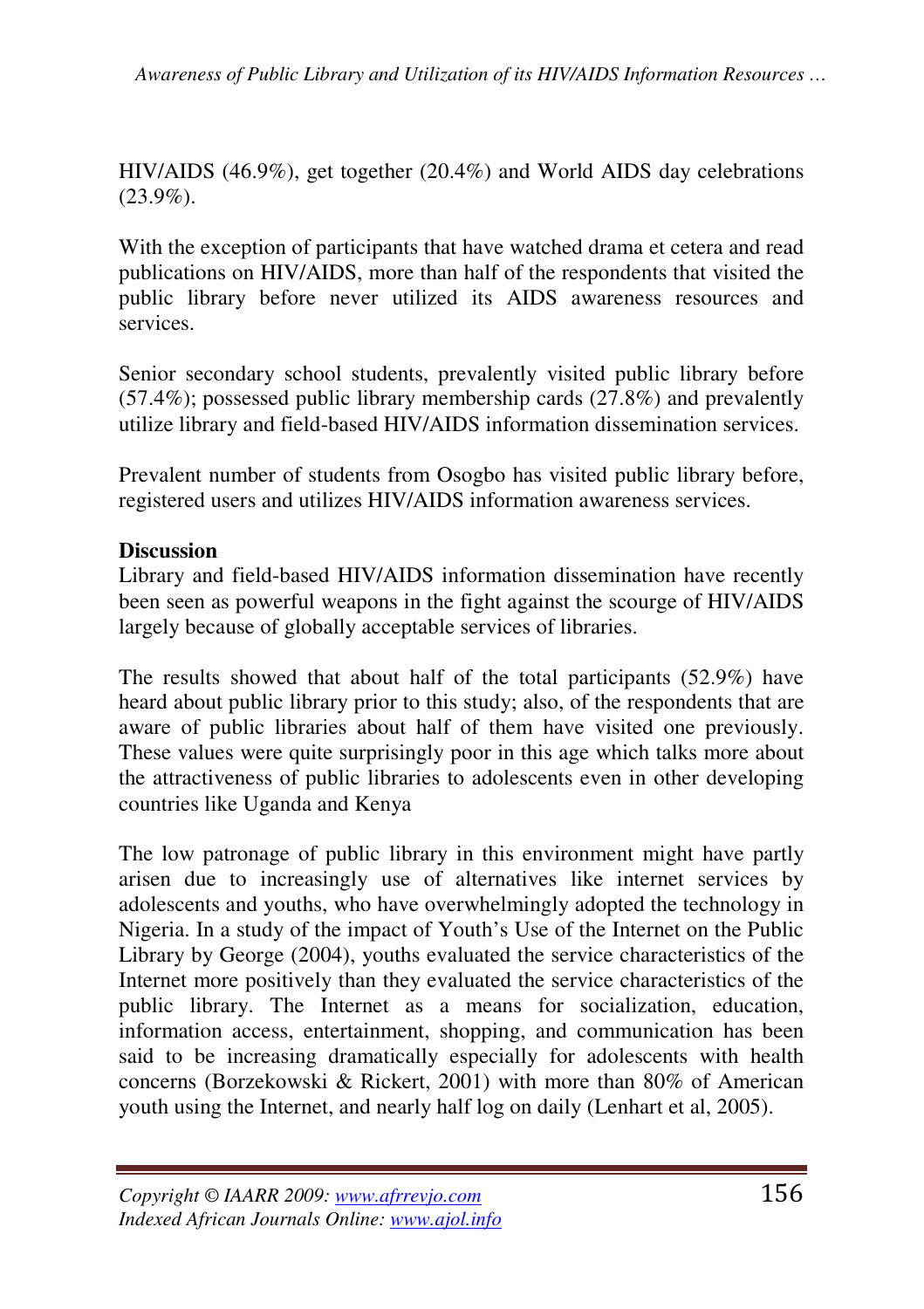Other suggested bane of public library attractiveness to adolescents is the habit of reading in children which experiences a sudden regression when they reach this age group. This decline was as a result of changes in the interests and motivations of children/teenagers. A preference for being with friends and listening to music is indicative of young people's value systems and tastes at this stage of their lives: the search for their own identity and achieving their own framework of social relations (Blanes, 2005).

There is also the unfortunate perception that teens hold damaged view of public libraries on many fronts, according to a research cited by Fisher Heather, with over 30% of teens queried saying no suggested improvements would entice them into any public library (Fisher, 2003).

The percentage of male students that were aware of the presence of public library in their city and that have visited one before were slightly more than the females, this finding was contrary to the report of George (2004). We want to suggest that this might have probably due to the cultural practices in Nigeria where female adolescents and youth are normally engaged in domestic chores even at supposedly leisure times which might have prevented them from attending to other issues like seeking health information.

The presence of two public libraries in Osogbo and probable increased library activities in the state capital might explain the greater awareness of the presence of public library found among the respondents there.

It was not surprising to find more senior students having prior knowledge and visit to public libraries. It is the opinion of the authors that the public libraries are generally used by students to read for exams especially West African school Certificate examination mainly written by the final year secondary school grades. Also, the senior students may have used the libraries as hideout for reading, class work and fun.

It should be noted that a quarter of the total number of students that participated in the study actually visited a public library before and more than half of this number never used its AIDS resources and services. This observation was quite significant because it brings to the fore evidence of low utilization of public library HIV/AIDS information resources and services by the students. We strongly submitted that this may have been due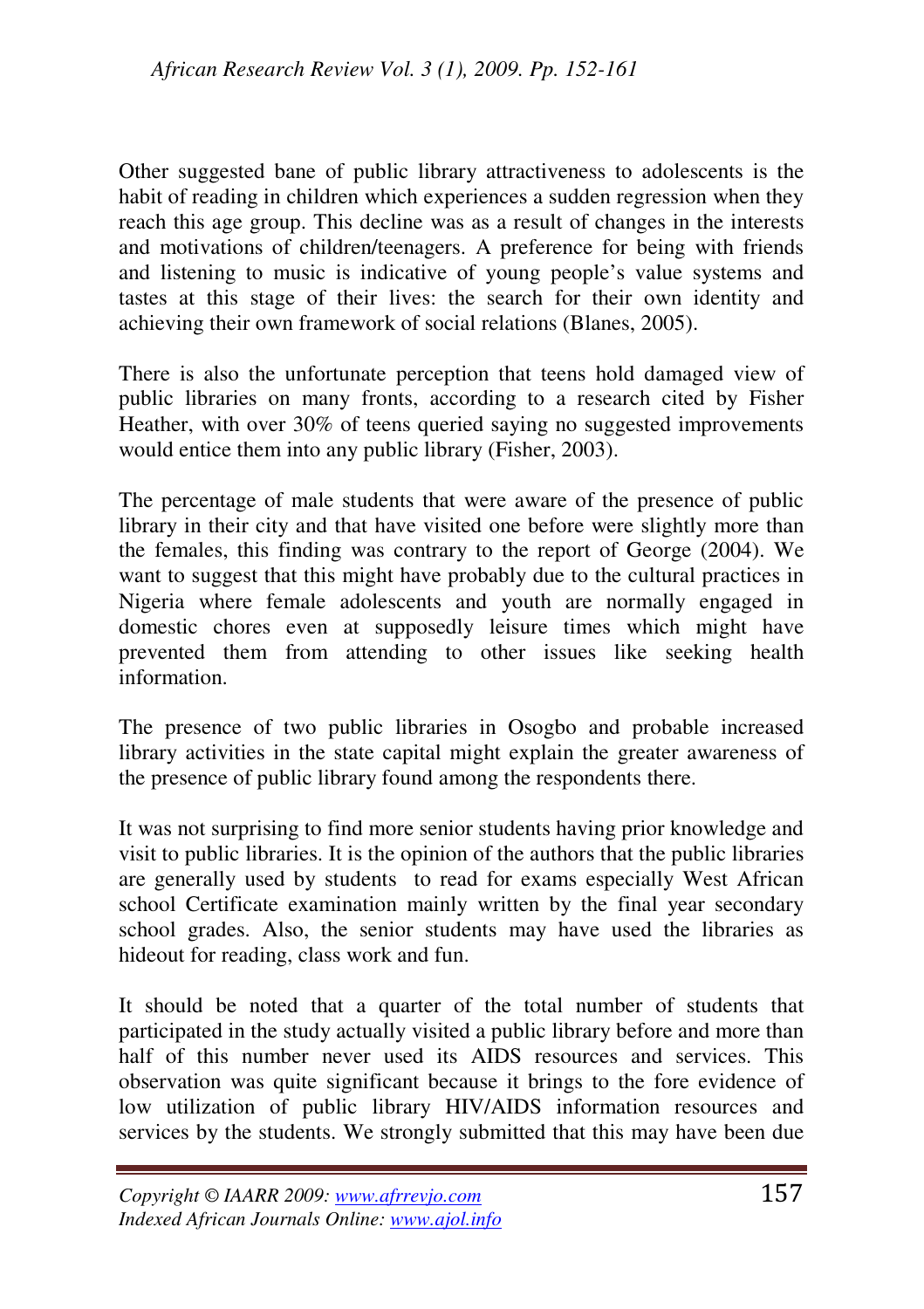to available HIV/AIDS resources that were greatly unattractive to these adolescents. Such a submission was confirmed by Muswazi (2000), who conducted a survey of 14 public libraries in Swaziland on the availability of HIV/AIDS resources and found out that information resources were limited in terms of relevance, currency and volume. Hart (2005) identified other problems of African public libraries including South Africa. Budget cuts, and consequent reduction in services and lowered staff morale were predominant. This surely applies to Nigeria with annual unacceptable budgetary allocation to education ministry and its agencies by the government at all levels. Batambuze (2003) also said that libraries are yet to openly come out as important links in the chain for the dissemination of information and knowledge about HIV/AIDS. Anecdotally, Nigeria is not an exception.

More females used the services especially library outreach services than the boys, i.e., reading materials on HIV/AIDS freely distributed to their school library and market centers and, watched drama, songs and dances on HIV/AIDS organized by the public library. Also, a higher number of females claimed to have attended lectures on HIV/AIDS, get together and World AIDS day celebrations. It has been opined that regardless of location, women tend to be the primary seekers of health information for their children and other family members, as well as for themselves (Stoller, 1993; Wuest, 2000; Warner, 2004), and they represent the majority of health information seekers (Hibbard, 1999).

In view of a report by the UNAIDS (2004) in 2004 that HIV knowledge appears to be on the decline compared to young people surveyed in 1990, libraries in Osun state and in Nigeria as a whole need to be re-envisioned by librarians, apart from the traditional print-based culture, should break into the new digitized literacies which are quite attractive to adolescents and youth. They should contribute to the effectiveness of the campaign against HIV/AIDS in this age group by selective dissemination of HIV/AIDS information that target the habits, interests and needs of young people ie, novels of adventure, modern music, comics, games and sports, cinema and library internet services. Finally, we are suggesting that librarians should begin to carry out periodic school visits for impact assessment and active collaboration with school libraries for HIV/AIDS information propagation.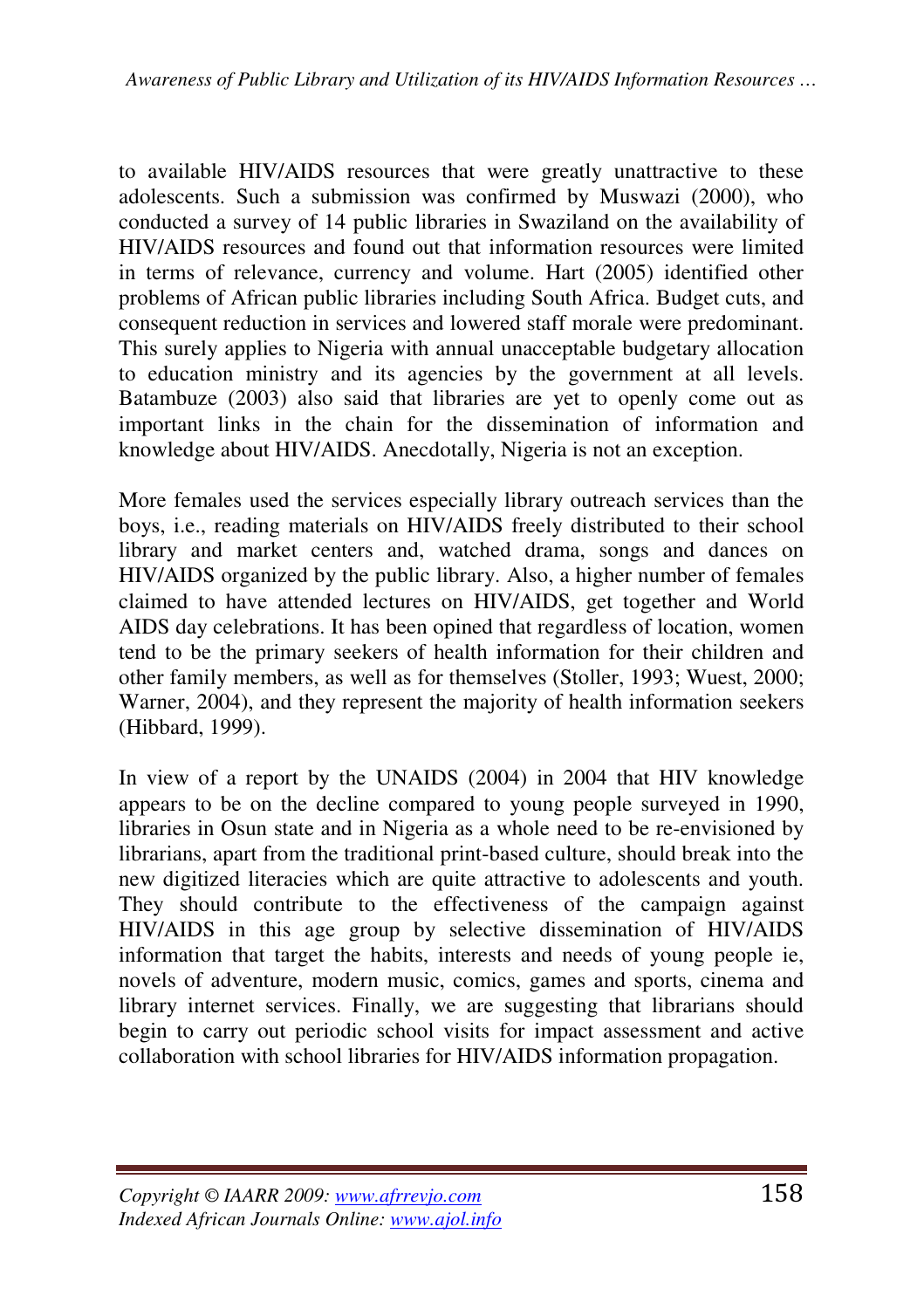### **Conclusion**

Baring apparent limitation to this study, i.e., on-sight assessment of the libraries were not carried out which was not part of our objectives in the outset; the study revealed low awareness and utilization of public libraries in Osun state, a south-western state of Nigeria. Multi-state comparative surveys and case studies of public libraries HIV/AIDS information resources and services in the western part of Nigeria are future researches of the authors.

### **References**

- Baffour-Awuah, M (2004). Fiction as a Tool to Fight the HIV/AIDS Battle. World Library and Information Congress: 70th IFLA General Conference and Council. Buenos Aires, Argentina. Retrieved on 23rd November, 2007, at http://www.ifla.org/IV/ifla70/prog04.htm
- Batambuze, C (2003). The Role of Libraries in Providing Access to Information for Children and Young Adults with Special Attention to AIDS Issues. World Library and Information Congress: 69th IFLA General Conference and Council, Berlin. (1-9 August 2003). Retrieved on 15th April, 2008, at www.ifla.org/IV/ifla69/papers/041e-Batambuze.pdf
- Blanes, M.M (2005). Grab That User!: How Can The Public Library Service Attract Young People? World Library and Information Congress: 71st IFLA General Conference and Council; Oslo. Retrieved on 10th April, 2008, at www.ifla.org/IV/ifla71/papers/107e\_trans-Blanes.pdf
- Borzekowski, D.L.G., Rickert, V.I. (2001). Adolescent Cybersurfing for Health Information: A New Resource That Crosses Barriers." *Archives of Pediatric Adolescence Medicine, 155*: 813-817.
- Chobot M.C. (2003). The Challenge of Providing Consumer Health Information Services in Public Libraries. *Public Library Quarterly, 18*: 21–27.
- Federal Ministry of Health Nigeria. (2006). 2005 National HIV/Syphilis Seroprevalence Sentinel Survey among Pregnant Women Attending Antenatal Clinics. *Technical report.* Abuja: Federal Ministry of Health.
- Fisher, H. (2003). A Teenage View of the Public Library: What Are the Students Saying?" *Australasian Public Libraries and Information Services, 16*: 4-16.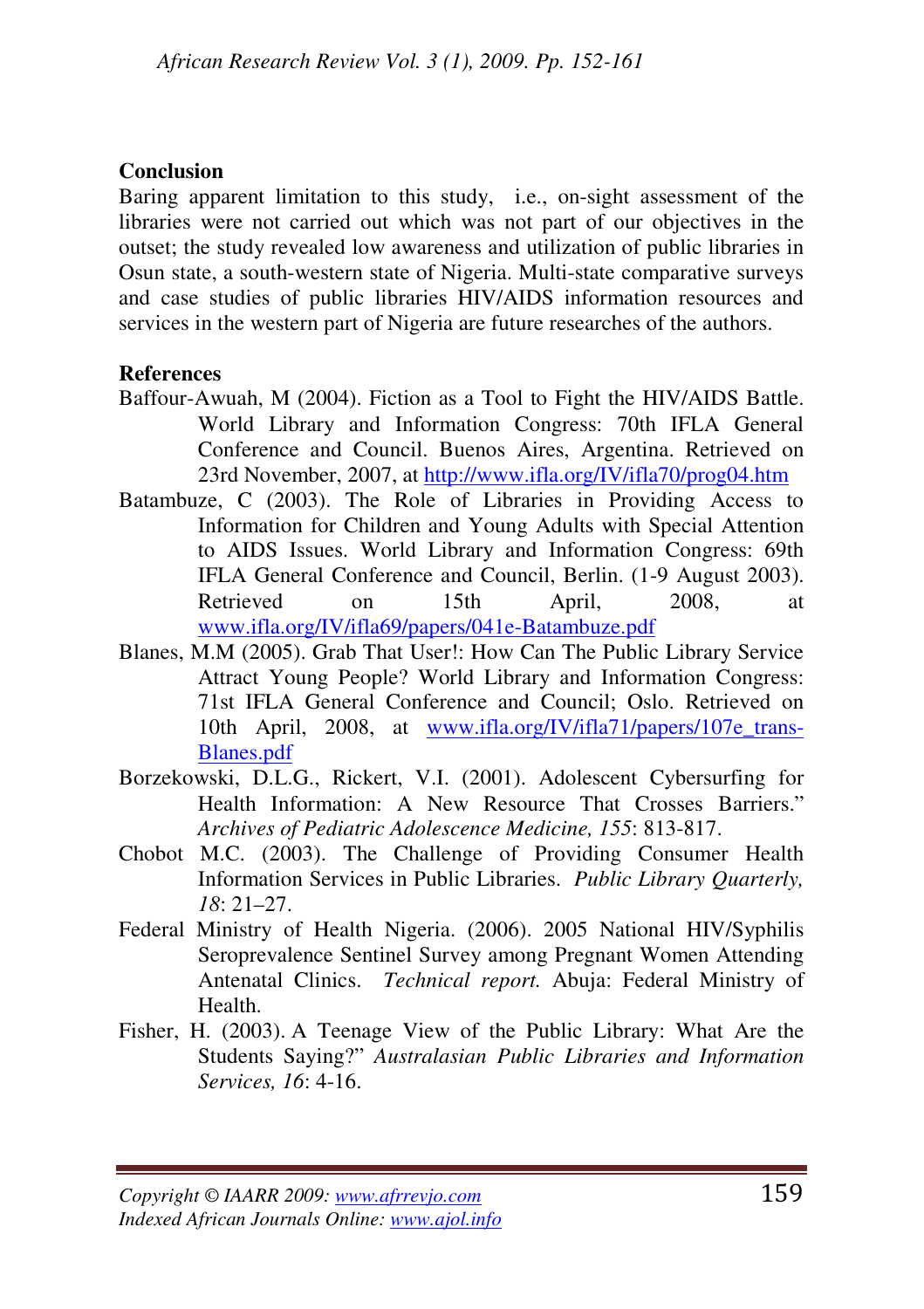- George D. (2004). Impact of Youth's Use of the Internet on the Public Library. Urban Libraries Council. Retrieved on 10th April, 2008, at http://www.urbanlibraries.org/about/index.html
- Ghosh, M. (2005) Save the Society from an AIDS Epidemic: Indian Public Libraries in The Current Perspective. Meeting 142, Health and Biosciences Libraries. Retrieved on 15th April, 2008, at www.ifla.org/IV/ifla71/papers/186e-Ghosh.pdf
- Hart G. (2005). The Readiness Of Public Librarians In South Africa For Information Literacy Education: The Case Of Mpumalanga Province. Unpublished PhD thesis, University of Cape Town.
- Hibbard, J.H., Greenlick, M, Jimison, H., Kunkel, L Tusler, M. (1999) Prevalence and Predictors of the Use of Self-Care Resources. *Evaluation and the Health Professions, 22*: 107-122.
- Kenya National Library Service, n.d. Retrieved on 15th March, 2008, at http://www.knls.or.ke/aids.htm
- Lancaster K. (2003). Patient Empowerment. *Library and Information update*, *2*: 36-37.
- Lenhart, A., Madden, M., Hitlin, P. (2005). Teens and Technology: You Are Leading the Transition to a Fully Wired and Mobile Nation. Retrieved on 14th April, 2008, at

www.pewInternet.org/pdfs/PIP\_Teens\_Tech\_July2005web.pdf

- Muswazi, P. (2000). HIV/AIDS information resources and services: a Swaziland case study. *Library Review, 49*: 34-39.
- Oyelude A.A., Oti A.O. (2007). Libraries for the Future: Progress, Development and Partnerships. World Library and Information Congress: 73rd IFLA General Conference and Council, Durban, South Africa. (19-23 August 2007) Retrieved on 1st March, 2008, at www.ifla.org/IV/ifla73/Programme2007.htm
- Reeves, P.M. (2000) Coping in Cyberspace: The Impact of Internet Use on the Ability of HIV-Positive Individuals to Deal with Their Health. *Journal of health communication, 5*: 44–59.
- Stoller, E.P. (1993). Gender and the Organization of Lay Health-Care: A Socialist-Feminist Perspective. *Journal of Aging Studies, 7*: 151- 170.

UNAIDS (1997*) Report on the Global HIV/AIDS Epidemic*. Geneva.

UNAIDS (2004) *Report on the Global AIDS Epidemic*: 4th Global Report UNAIDS. Retrieved on 5th January, 2008, at:

http://www.unaids.org/bangkok2004/GAR2004\_html/GAR2004\_00 \_en.htm.